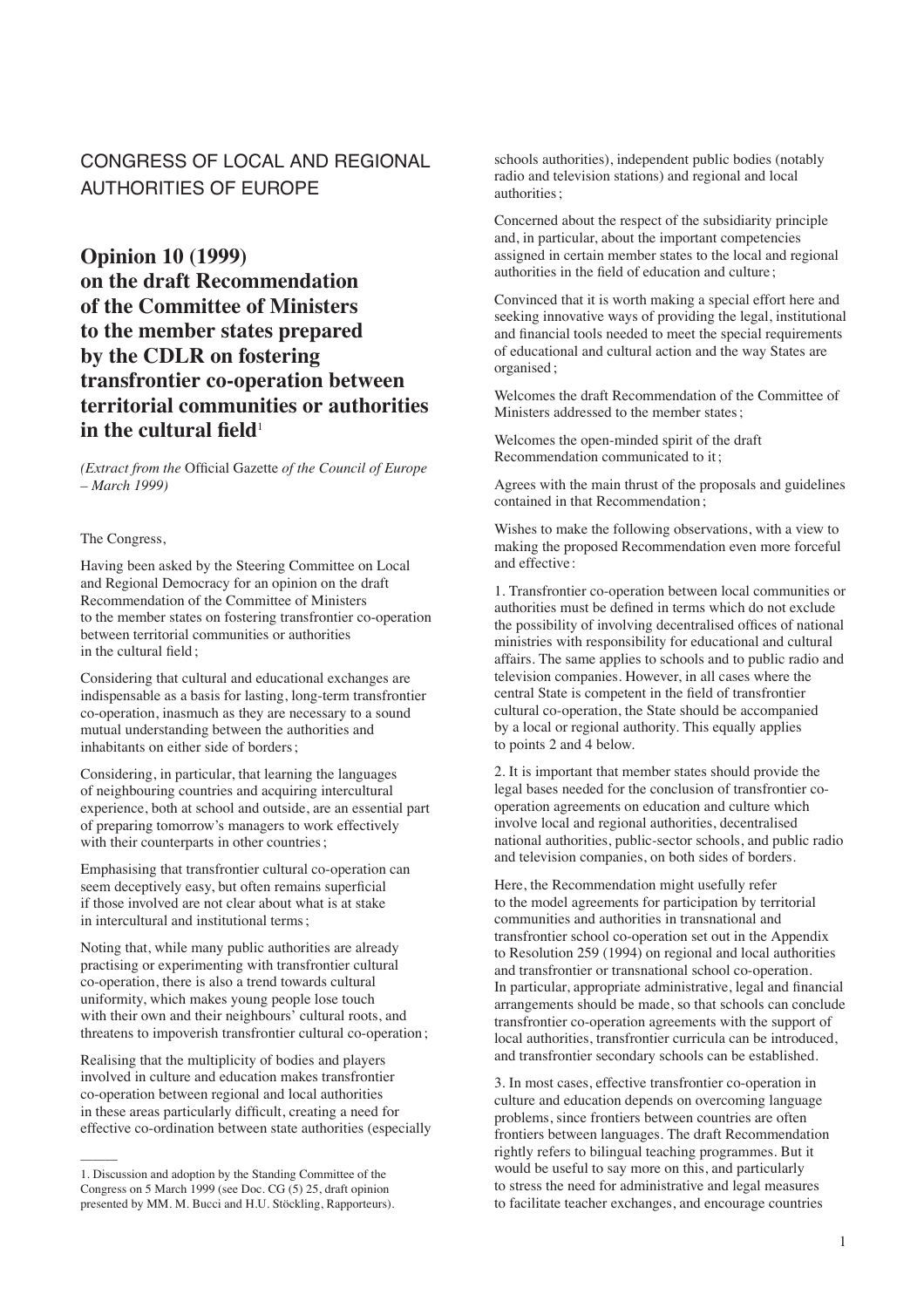# *Opinion 10*

to employ teachers from the other country, and send their own teachers to train in it.

Moreover, bilingual education policies are closely linked with the promotion of regional and minority languages, which are common in frontier areas. The Recommendation might call on member states to rely on the provisions of the European Charter for Regional or Minority Languages which deal with transfrontier co-operation  $(A$ rt. 14 a. and  $b^{\iota}$ ).

4. While many local authorities have relatively wide-ranging cultural powers – making them significant players in transfrontier cultural co-operation – their powers concerning education and the media are often fairly limited. The Congress considers it important in this respect to encourage states to continue efforts and transfer more power to local and regional authorities in the education and cultural field, and give schools more scope for initiative. In the case of radio and television, too, states could usefully be urged to encourage decentralisation, for the purpose of promoting genuinely local channels and programmes.

5. The draft Recommendation is right to include transfrontier structural and administrative arrangements on its list of desiderata. The setting-up of "co-managed" transfrontier bodies does indeed seem desirable. With a view to giving them a proper legal framework, the Recommendation should refer to the instruments mentioned in the additional Protocol to the European Outline Convention on Transfrontier Co-operation between Territorial Communities or Authorities, and should encourage states to conclude bilateral or multilateral agreements establishing a cross-border legal framework for bodies that co-manage cultural infrastructures or programmes. In this respect, we regret that the draft Recommendation of the CDLR does not propose any model agreements for the establishment of permanent structures of co-operation.

6. Among possible media-related initiatives, mention should also be made of the new technologies – particularly the interconnection of cable networks or the setting-up of transfrontier networks, and the provision of transfrontier Internet servers.

7. Finally, the Congress would like to underline that some of the comments on transfrontier co-operation contained in the draft Recommendation also hold good for inter-territorial co-operation within the meaning

#### 1. **Article 14 – Transfrontier exchanges** The Parties undertake :

of Resolution 248 (1993) and the Outline Convention on Transfrontier Co-operation between Territorial Communities or Authorities.

The Congress would therefore like to suggest the following amendments (indicated in bold in the text) :

*a*. replace throughout the text, the expression "neighbouring country" with "**neighbouring country(ies)**"

*b*. complete 4th and 5th points in the preamble in the following manner :

In view of CLRAE Resolution 165 (1985) on co-operation between European frontier regions, **which calls in particular for the drawing up of a model agreement for transfrontier co-operation in the field of culture**;

In view of CLRAE Resolution 259 (1994) on territorial authorities and communities and transnational and transfrontier co-operation in the field of education, **where model agreements in the field of education appear in the list of model agreements appended to the outline Convention.**

*c*. Amend paragraph 8 of the declaration as follows :

Considering that transfrontier co-operation in the cultural field strengthens mutual understanding and confidence between peoples living in frontier areas, **whether they share one language, religion, cultural heritage or not [delete : common] or have different cultural backgrounds ;**

*d*. Integrate a new paragraph 9:

**Convinced that the promotion of transfrontier action in the field of culture allows for regional, minority or even national cultures to develop at a time when they could be threatened by globalisation and the risk of cultural standardisation ;**

*e*. Change existing paragraph 9 as follows :

Aware that a solid transfrontier co-operation in the cultural field facilitates the broadening and deepening of co-operation in other areas of activity, such as public services, **education**, economic development, environmental protection, regional planning, mutual assistance in emergencies, and is, therefore, the cement of transfrontier relations ;

*f*. In part "I. Definition", of the appendix to the declaration under the title "The Cultural Field" add :

Transfrontier co-operation in the cultural field involves education (including language), cultural action, **artistic creation**, youth and sports, cultural heritage and media ;

*g*. In part "II, Principles of transfrontier co-operation in the cultural field" amend paragraph 6, as follows:

6. Central governments should establish, **unless it has already been foreseen, either by means of ordinary law or via the national Constitution**, the necessary legal framework **and the necessary autonomy** [delete: within which territorial communities or authorities could engage in transfrontier co-operation] in the cultural field **in order to enable transfrontier co-operation in conformity with the principle of subsidiarity ;**

 $\overline{\phantom{a}}$ 

*a*. to apply existing bilateral and multilateral agreements which bind them with the States in which the same languages is used in identical or similar form, or if necessary to seek to conclude such agreements, in such a way as to foster contacts between the users of the same languages in the States concerned in the fields of culture, education, information, vocational training and permanent education; *b*. for the benefit of regional or minority languages, to facilitate and/or promote co-operation across borders, in particular between regional or local authorities in whose territory the same language is used in identical or similar form.